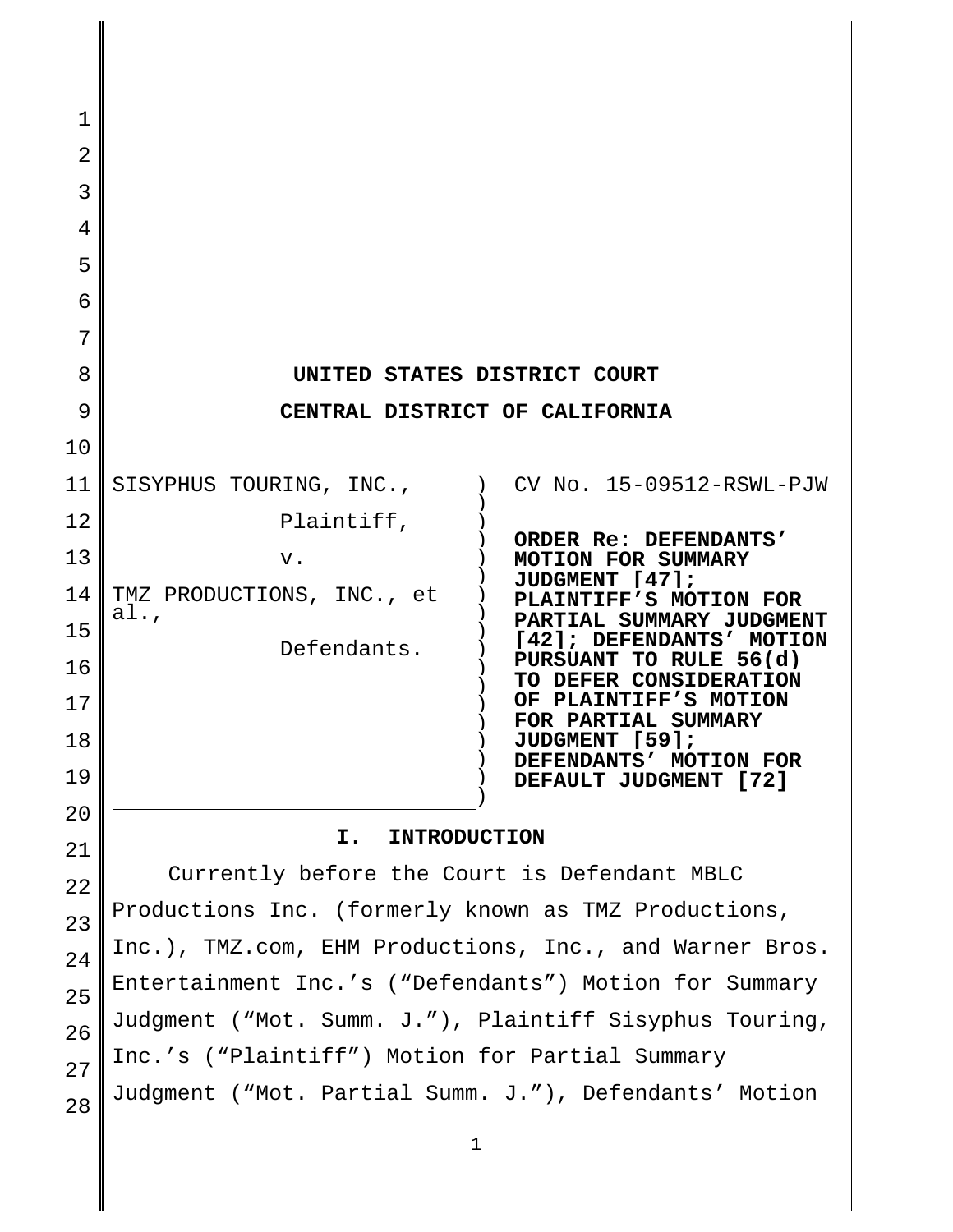1 2 3 4 5 6 7 8 9 10 11 12 13 14 Pursuant to Rule 56(d) to Defer Consideration of Plaintiff's Motion for Partial Summary Judgment ("Mot."), and Defendants' Motion for Default Judgment Against Third-Party Defendant Naeem Munaf. The Court, having reviewed all papers and arguments submitted pertaining to this Motion, **NOW FINDS AND RULES AS FOLLOWS:** Defendants' Motion for Summary Judgment [42] is **GRANTED**, Plaintiff's Motion for Partial Summary Judgment [42] is **DENIED** as moot, Defendants' Motion Pursuant to Rule 56(d) to Defer Consideration of Plaintiff's Motion for Partial Summary Judgment [59] is **DENIED** as moot, and Defendants' Motion for Default Judgment against Third-Party Defendant Naeem Munaf [72] is **DENIED** as moot.

15

## **II. BACKGROUND**

#### 16 **A. Findings of Fact**

17 18 19 20 21 22 23 24 25 26 27 28 Plaintiff is a for-profit corporation co-owned by Jared Leto ("Leto"). Stipulated Facts 2:14-17. Leto is an actor, recording artist, and a member of the band Thirty Seconds to Mars. Id. at 2:18-19. MBLC Productions Inc. and EHM Productions, Inc. operate TMZ.com and are for-profit companies. Id. at 3:13-20. Warner Bros. Entertainment Inc. is the "indirect parent company" of MBLC Productions Inc. and EHM Productions, Inc. Id. at 3:15-16. TMZ.com reports on celebrity news through their website and earns revenue from advertisements on the website. Id. at 3:21-22. Plaintiff's representative, Jared Rosenberg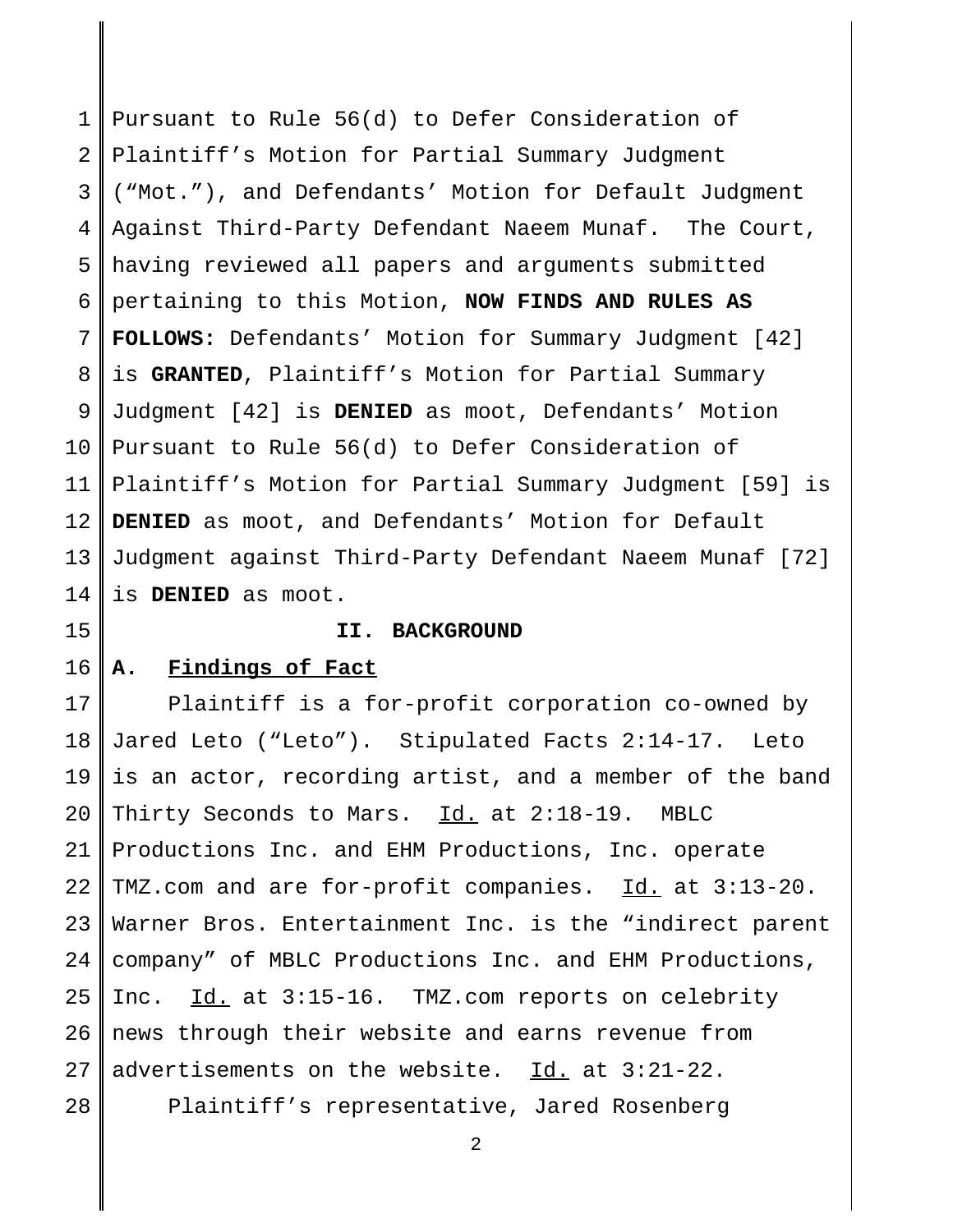1 2 3 4 5 6 7 8 9 ("Rosenberg"), contacted Naeem Munaf ("Munaf") about shooting a video of Leto on September 8, 2015. Id. at 2:20-22. Munaf had no relationship with Plaintiff prior to September 8, 2015.  $\underline{Id.}$  at 2:23-25. Munaf has never been an employee of Plaintiff. Id. at 3:1-2. Munaf went to Leto's home on September 8, 2015 and shot footage of him.  $Id.$  at  $3:3-5.$  Munaf used his own equipment and no one but Munaf operated his equipment during the video shoot. Id. at 3:6-7.

10 11 12 13 14 Plaintiff did not give Munaf any documents prior to the shoot indicating that the work would be a work made for hire. Id. at 3:8-12. Munaf did not sign any agreements prior to the shoot indicating that the work would be a work made for hire. Id.

15 16 17 18 19 20 21 22 23 24 25 26 27 28 Munaf, using a pseudonym, "Jake Miller" sent Defendants a message through "TMZ Ideas" on December 4, 2015 at 12:12 a.m. advising he had a clip of Leto talking about singer Taylor Swift. Id. at 3:23-27. A representative of Defendants, Anthony Dominic ("Dominic"), contacted Munaf about the excerpt. Id. at 4:3-4. A second representative of Defendants, Nikki Hendry ("Hendry"), contacted Munaf on December 4, 2015 at 1:17 p.m. stating, "[P}er our conversation, both parties have agreed that TMZ will pay you \$2,000.00 USD for the outright purchase of 1 video of Jared Leto talking about Taylor Swift. When you have a moment: can you please send me an email back stating 'I agree' to the terms of the agreement. I have also attached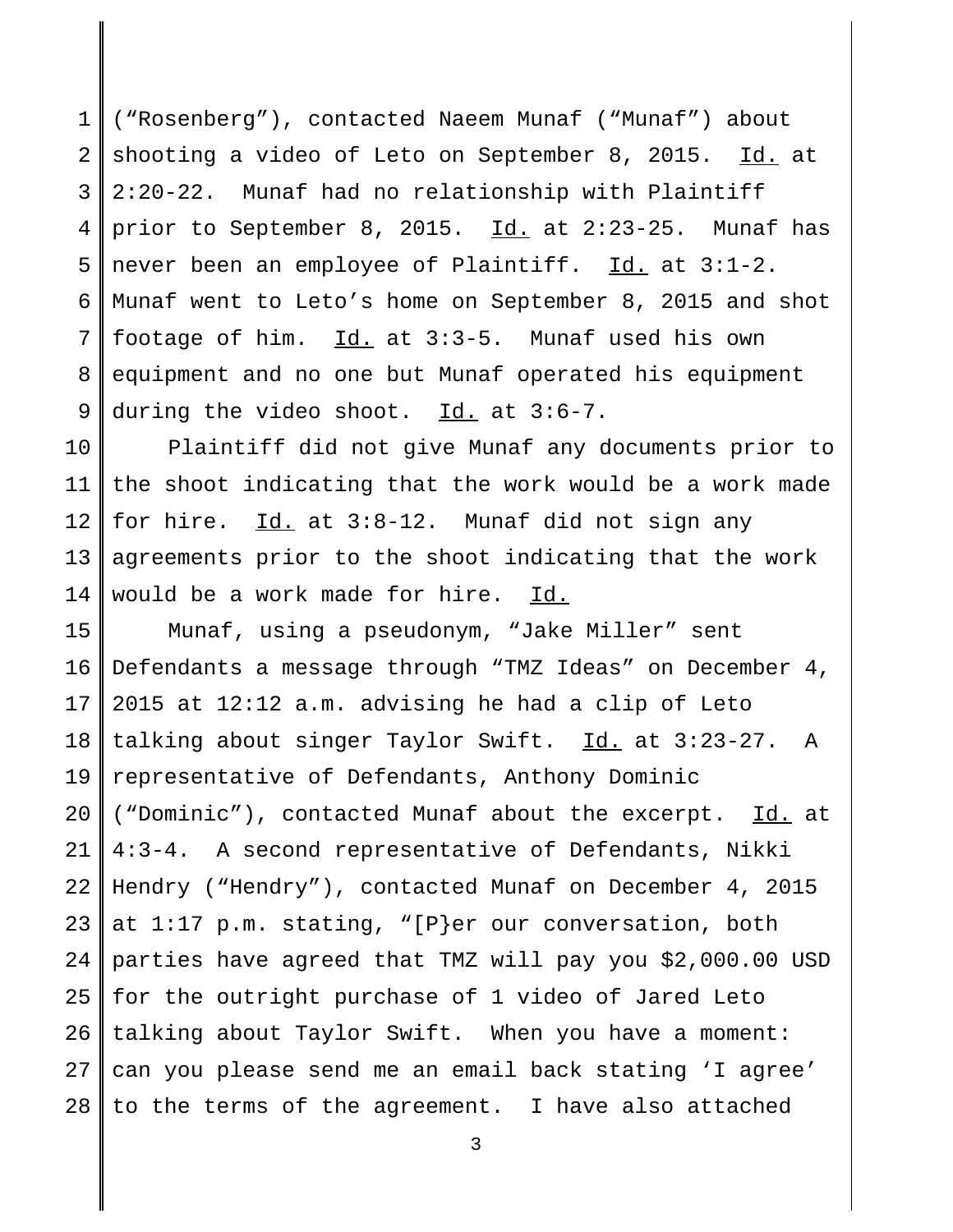1 2 3 4 5 6 7 8 the contract and W-9 forms. Please print and fill them out and either fax, or scan and email back to me OR take a good clear cell phone photo of the docs and email them back to me. A check will be sent to you in the next  $2-3$  weeks." Id. at  $4:5-14$ . Munaf responded to the email on December 4, 2015 at 1:20 p.m., stating "I agree. Sending video to Anthony. I will send these forms back soon." Id. at 4:18-20.

9 10 11 12 13 14 15 16 17 18 19 20 21 22 23  $2.4$ 25 26 27 28 Munaf provided Defendants the weblink to the excerpt on December 4, 2015 showing Leto talking about Taylor Swift. Id. at 5:1-3. Hendry sent an email to TMZ's news desk on December 4, 2015, with the subject line, "[w]e now OWN and can distribute video of Jared Leto talking about Taylor Swift." Id. at 5:4-8. Defendants advised Leto's representatives on December 6, 2015 approximately at 4:00 p.m. that Defendants were going to publish an excerpt of Leto talking about Taylor Swift. Id. at 5:9-11. Leto and his representatives told Defendants on December 6, 2015 that the video was stolen. Id. at 5:15-16. Rosenberg contacted Munaf on December 6, 2015 at or after 10:47 p.m. asking he sign a non-disclosure agreement. Id. at 5:17-18. Leto's representative sent Defendants an email on December 7, 2015 at 12:12 a.m. stating that Leto owned the copyright to the video. Id. at 5:23-25. Munaf sent Plaintiff a scanned copy of the nondisclosure agreement on December 7, 2015 at 12:15 a.m. Id. at 5:27-28. Defendants published one minute and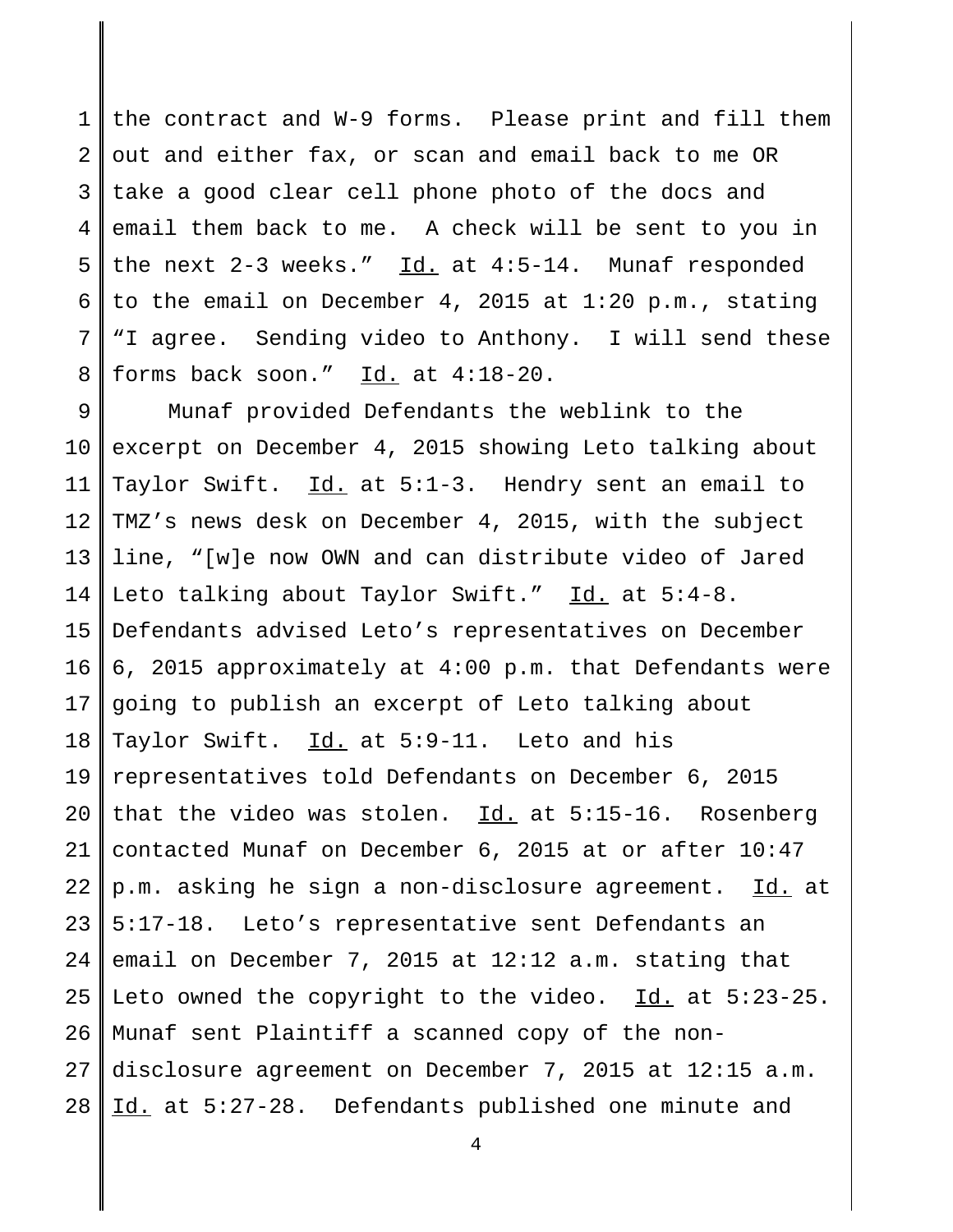1 2 3 ten seconds of the video on TMZ.com on December 7, 2015 at 1:00 a.m. along with an article written by TMZ staff. Id. at 5:5-7.

4 5 6 7 8 9 10 11 12 13 14 15 Munaf sent Dominic an email on December 7, 2015 at 1:14 a.m. stating, "do not post the footage. I do not own it. I do not have permission. I will not be signing any w-9 or agree to get paid forms." Id. at 6:19-21. Munaf sent Defendants a message on December 7, 2015 at 4:20 a.m. stating, "REMOVE JARED LETO POST NOW. MY CONTACT AT TMZ IS ANTHONY DOMINIC. I DID NOT OWN THAT FOOTAGE NOR HAVE PERMISSION. REMOVE NOW. I AM NOT FILLING OUT ANY W-9 AGREE TO GET PAID FORMS." Id. at 6:27-28; 7:1-3. Munaf did not return the contract or W-9 form to Defendants and Defendants have not paid Munaf any of the \$2,000. Id. at 7:6-9.

16 17 18 19 20 21 22 23 24 25 Munaf sent Rosenberg an email on December 7, 2015 at 8:47 p.m. stating, "[a]fter agreeing to give TMZ the footage for a financial gain of \$2,000, I don't begin to describe how guilty I felt and stressed from that moment and that no amount of money would be worth the humiliation that I know I have caused for jared and you, JR...Whatever I thought my intent was, I did not sign the agreement that TMZ provided nor fill out the W-9, because after my decision I felt I could not agree to take the money." Id. at 7:11-17.

26 27 28 Munaf signed a second non-disclosure agreement provided by Rosenberg on December 7, 2015 at 11:16 a.m. The agreement was "acknowledged and agreed as of this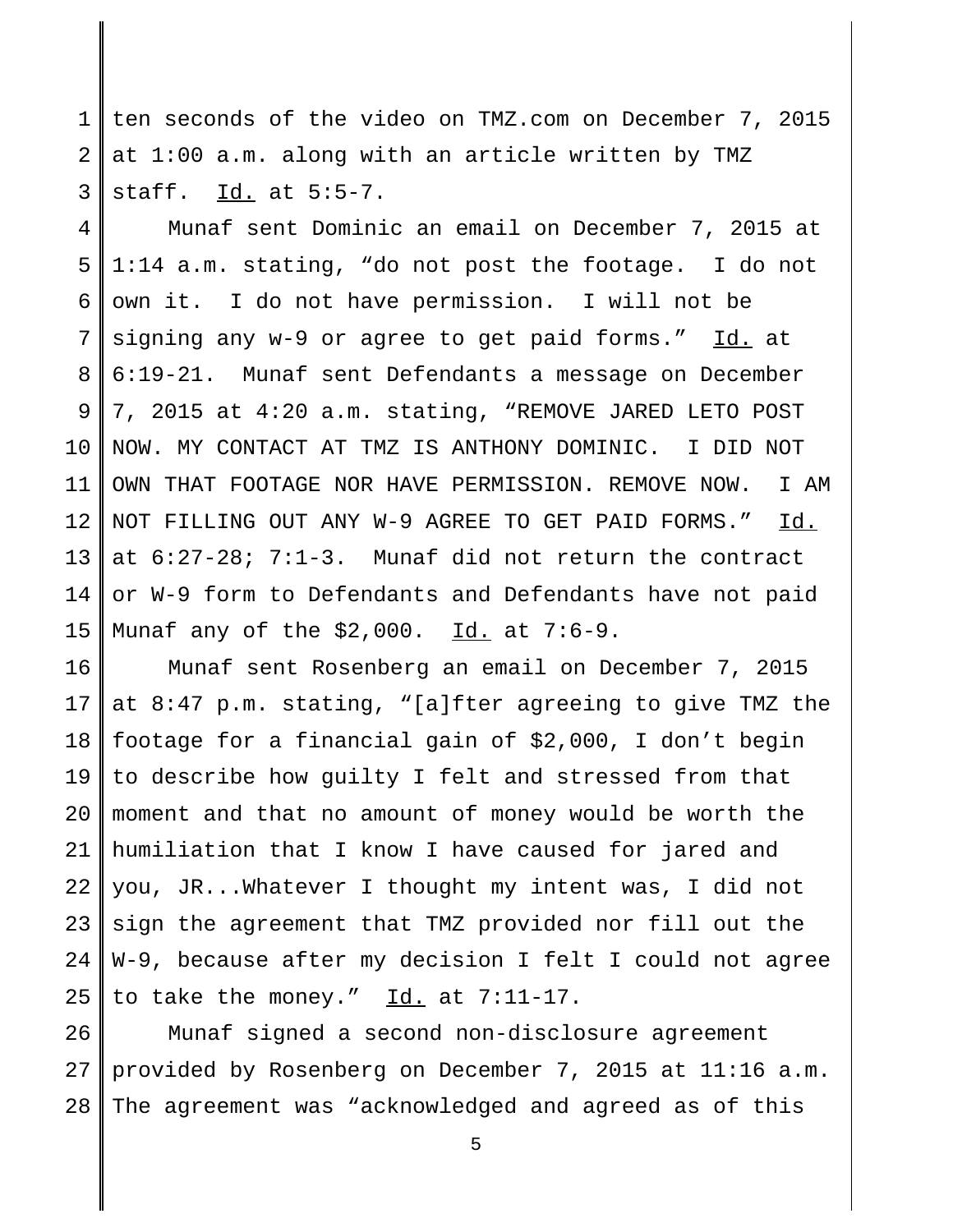1 2 3 4 5 6 7 8 9 10 date:  $9/8/15$ , 2015." Id. at  $7:21-24$ . Munaf sent the entire video he shot to Plaintiff on December 7, 2015. Id. at 8:3-4. On December 7, 2015, Plaintiff registered four excerpts of the video with the United States Copyright Office totaling twelve minutes and eight seconds. Id. at 8:5-8. The excerpts contain the footage that was published by Defendants.  $Id.$  at 8:13-14. Besides being published by Defendants, no other excerpts of the footage given to the Copyright Office have been published. Id. at 8:27.

11 12 13 14 15 16 17 18 19 20 21 The excerpt published by Defendants lasts one minute and fourteen seconds. Id. at 9:1-2. There is also an article and a caption in the upper left hand corner of the excerpt image stating "Jared Leto: Screw Taylor Swift But I'd Love One of Her Songs: TMZ.com." Id. at 9:7-9. The TMZ logo is in the upper right hand corner of the excerpt image, and the excerpt begins and ends with a two second animation of a TMZ logo with music. Id. at 9:11-14. The excerpt and article were published on December 7, 2015, and are still published as of today.  $Id.$  at  $9:15-17.$ 

22 **B. Procedural Background**

23 24 25 26 27 On December 9, 2015, Plaintiff filed a Complaint [1] alleging a claim of copyright infringement seeking injunctive relief and damages in violation of 17 U.S.C. § 101. On January 8, 2016, Defendants filed an answer [21] to Plaintiff's Complaint alleging six affirmative

6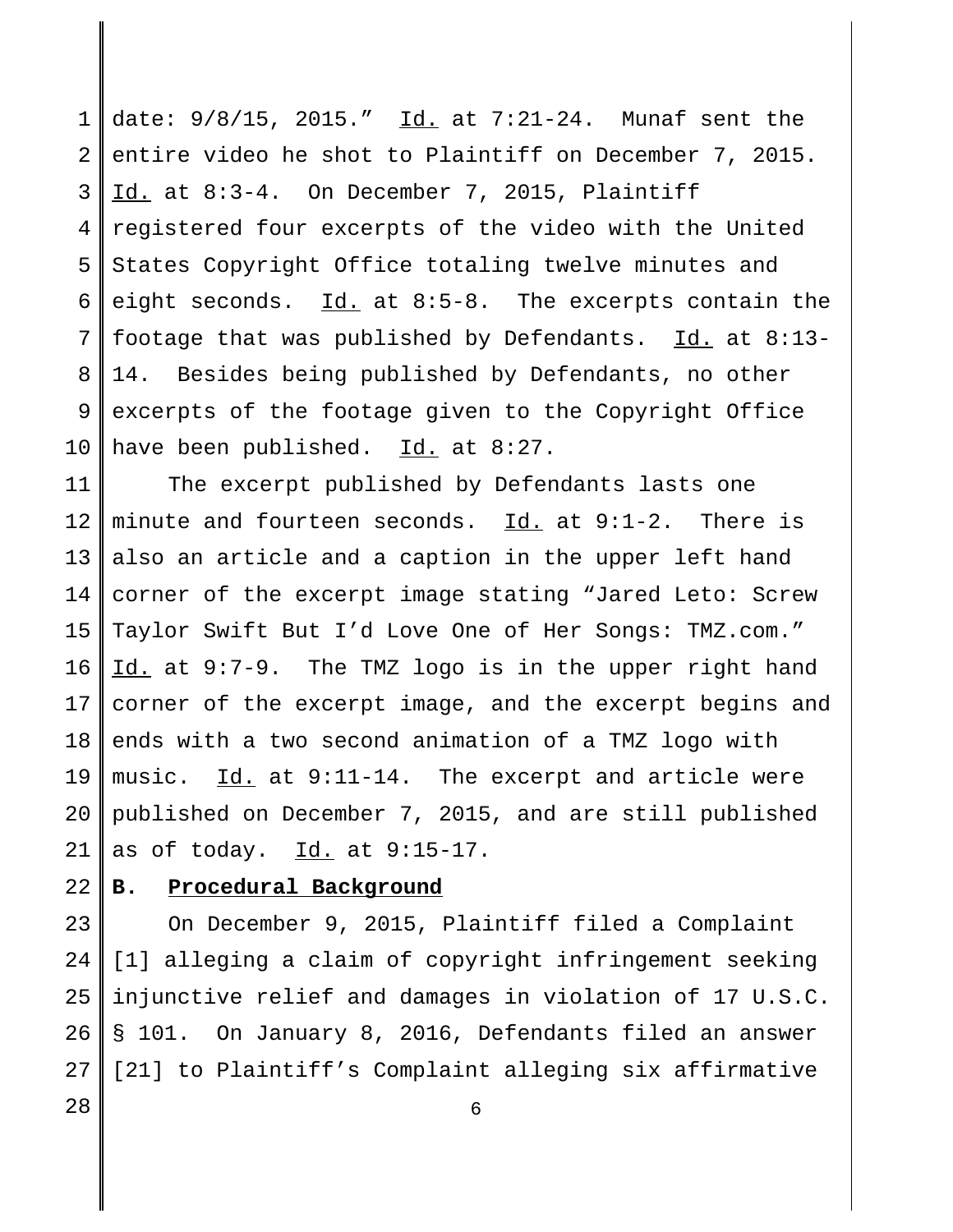1 2 defenses. On January 29, 2016, Defendants filed a First Amended Answer [21].

3 4 5 6 7 8 9 10 11 12 13 14 15 16 17 18 On January 8, 2016, Defendants ("Third-Party Plaintiffs") filed a Third-Party Complaint against Third-Party Defendant "Jake Guy Miller" (Naeem Munaf) [17]. On January 29, 2016, Third-Party Plaintiffs filed a First Amended Third-Party Complaint against Third-Party Defendant "Jake Guy Miller" [22]. On March 30, 2016, Third-Party Plaintiffs filed a Second Amended Third-Party Complaint against Third-Party Defendant Naeem Munaf [29]. On June 21, 2016, Third-Party Plaintiffs filed an Application for the Clerk of the Court to enter Default against Third-Party Defendant Naeem Munaf [35]. On June 22, 2016, Default by the Clerk was issued against Third-Party Defendant Naeem Munaf [37]. On September 2, 2016, Third-Party Plaintiffs filed a Motion for Default Judgment against Third-Party Defendant Naeem Munaf [72].

19 20 21 22 23 24 25 On July 11, 2016, Defendants filed a Statement of Stipulated Facts for Summary Judgment Motions [40]. On July 12, 2016, Defendants filed the instant Motion for Summary Judgment [47]. On July 26, 2016, Plaintiff filed an Opposition [60]. On July 26, 2016, Plaintiff filed a Statement of Genuine Disputes [61]. On August 9, 2016, Defendants filed a Reply [67].

26 27 On July 12, 2016, Plaintiff filed a Motion for Partial Summary Judgment [42]. On July 26, 2016,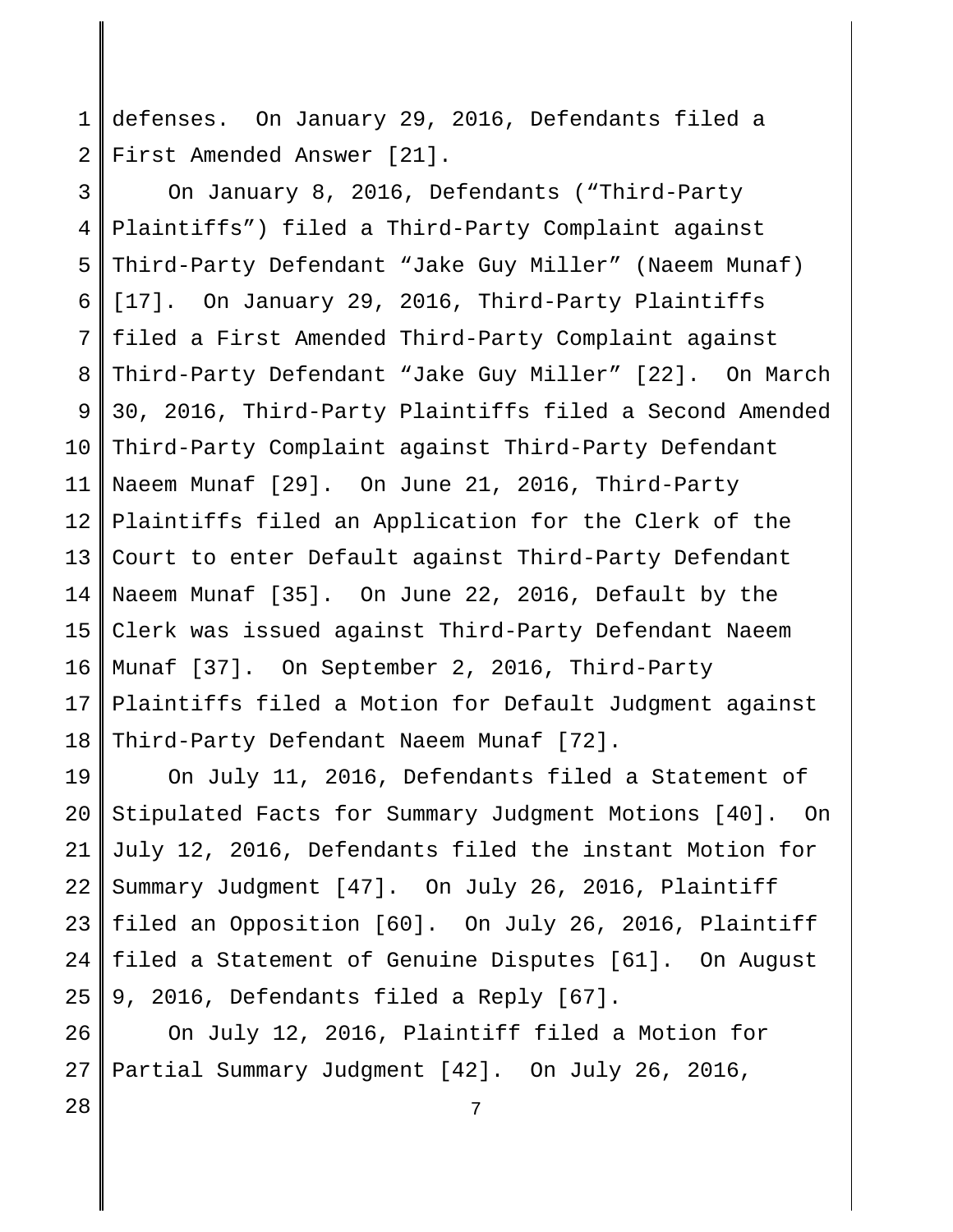1 2 Defendants filed an Opposition [56]. On August 2, 2016, Plaintiff filed a Reply [64].

3 4 5 6 7 8 9 On July 26, 2016, Defendants filed a Motion Pursuant to Rule 56(d) to Defer Consideration of Plaintiff's Motion for Partial Summary Judgment pursuant to Federal Rules of Civil Procedure 56(d) [59]. On August 2, 2016, Plaintiff filed its Opposition [65]. On August 9, 2016, Defendants filed its Reply [67].

10

### **III. DISCUSSION**

11 12

## 1. Motion for Summary Judgment

**A. Legal Standard**

13 14 15 16 17 18 19 20 21 22 23 24 25 26 27 Federal Rule of Civil Procedure 56 states that a "court shall grant summary judgment" when the movant "shows that there is no genuine dispute as to any material fact and the movant is entitled to judgment as a matter of law." Fed. R. Civ. P. 56(a). A fact is "material" for purposes of summary judgment if it might affect the outcome of the suit, and a "genuine issue" exists if the evidence is such that a reasonable factfinder could return a verdict for the non-moving party. Anderson v. Liberty Lobby, Inc., 477 U.S. 242, 248 (1986). The evidence, and any inferences based on underlying facts, must be viewed in the light most favorable to the opposing party. Twentieth Century-Fox Film Corp. v. MCA, Inc., 715 F.2d 1327, 1328-29 (9th Cir. 1983). In ruling on a motion for summary

8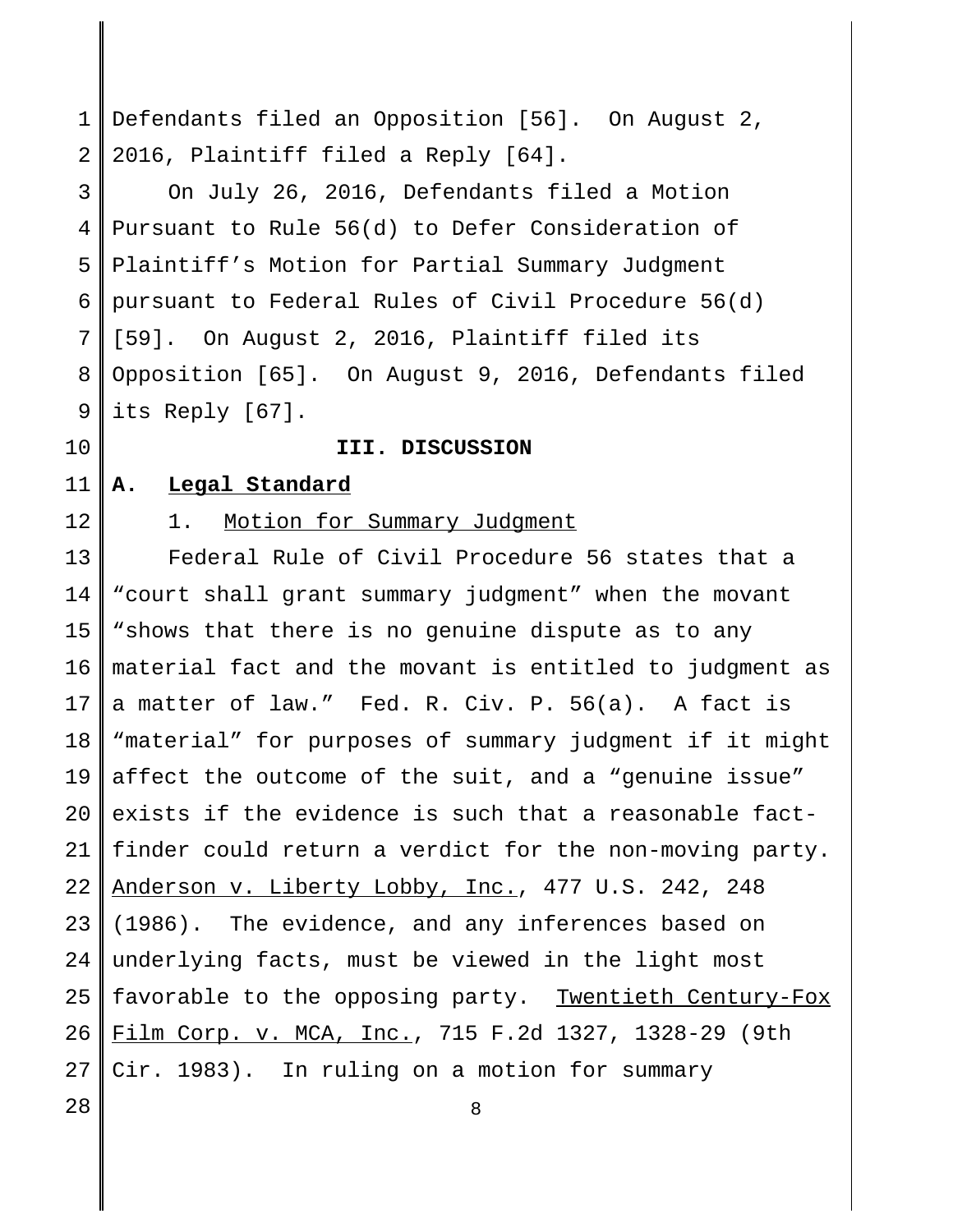1 2 3 judgment, the Court's function is not to weigh the evidence, but only to determine if a genuine issue of material fact exists. Anderson, 477 U.S. at 255.

4 5 6 7 8 9 10 11 12 13 14 15 16 17 18 19 Under Rule 56, the party moving for summary judgment has the initial burden to show "no genuine dispute as to any material fact." Fed. R. Civ. P. 56(a); see Nissan Fire & Marine Ins. Co. v. Fritz Cos., 210 F.3d 1099, 1102-03 (9th Cir. 2000). The burden then shifts to the non-moving party to produce admissible evidence showing a triable issue of fact. Nissan Fire & Marine Ins., 210 F.3d at 1102-03; see Fed. R. Civ. P. 56(a). When a defendant moves for summary judgment, summary judgment "is appropriate when the plaintiff fails to make a showing sufficient to establish the existence of an element essential to [their] case, and on which [they] will bear the burden of proof at trial." Cleveland v. Policy Mgmt. Sys. Corp., 526 U.S. 795, 805–06 (1999); Celotex Corp. v. Catrett, 477 U.S. 317, 322 (1986).

20 21 22 23 24 25 26 The standard for a motion for summary judgment "provides that the mere existence of *some* alleged factual dispute between the parties will not defeat an otherwise properly supported motion for summary judgement; the requirement is that there be no *genuine* issues of *material* fact." Anderson, 477 U.S. at 247- 48.

- 27 ///
- 28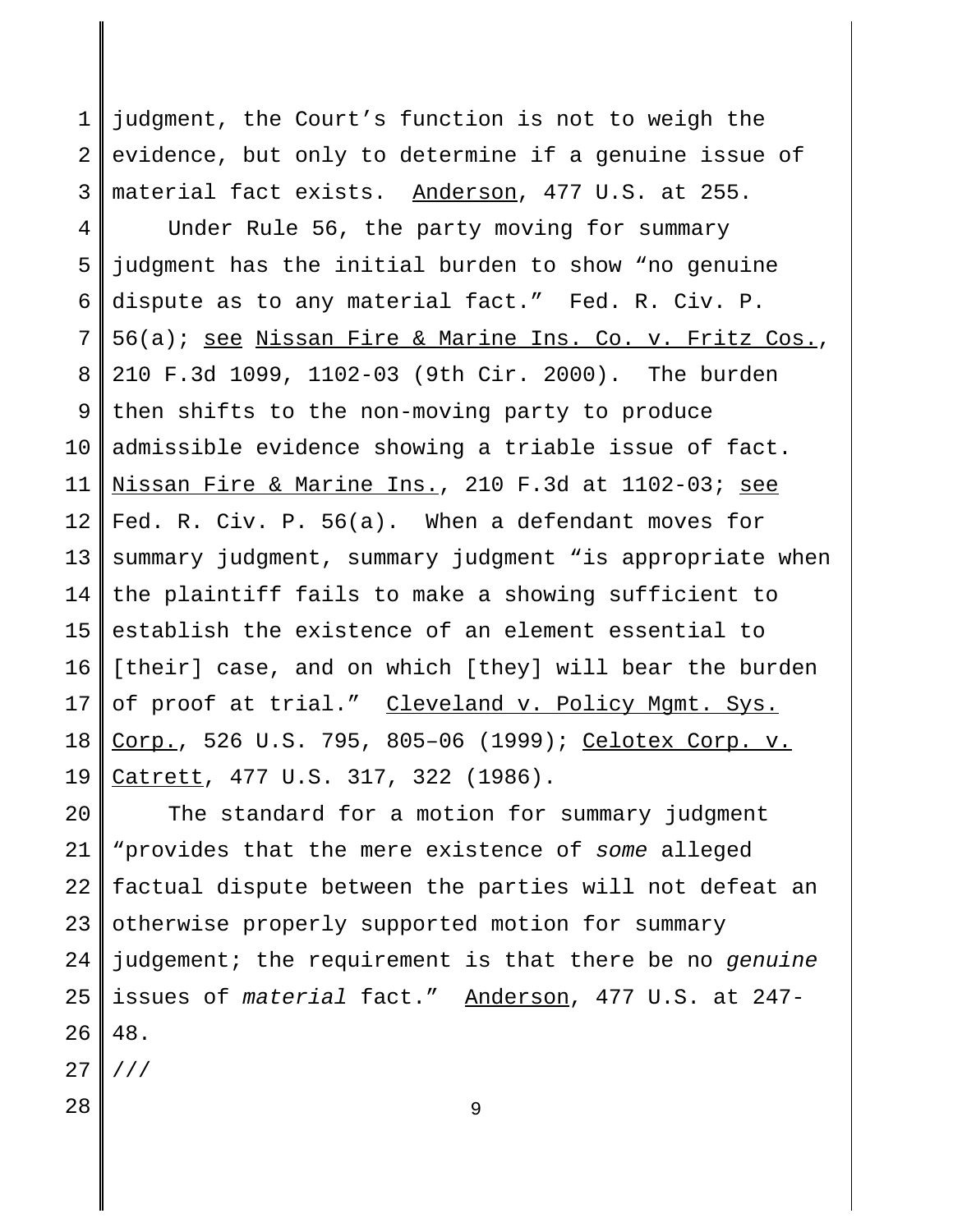#### 1 **B. Analysis**

2 3

# 1. Plaintiff Does Not Own The Video As A Work Made For Hire

4 5 6 7 8 9 10 11 12 13 14 15 16 17 A copyright "vests initially in the author or authors of the work." 17 U.S.C. § 201(a). If a piece of work is a work made for hire, "the employer or other person for whom the work was prepared is considered the author..., unless the parties have expressly agreed otherwise in a written instrument signed by them, owns all of the rights comprised in the copyright." 17 U.S.C. § 201(b). To qualify as a work made for hire, a work either needs to be "prepared by an employee within the scope of his or her employment; or a work specially ordered or commissioned for use as a contribution to a collective work...if the parties expressly agree in a written instrument signed by them that the work shall be considered a work made for hire." 17 U.S.C. § 101.

18 19 20 21 22 23 24 25 The video and excerpt is not a work made for hire under the first prong because Munaf has never been an employee of Plaintiff. Stipulated Facts 2:23-25; 3:1- 2. For the video and excerpt to qualify as a work made for hire under the second prong, Plaintiff and Munaf would have needed to execute an express agreement signed in writing stating that the work is a work made for hire. 17 U.S.C. § 101.

26 27 The work must be specially commissioned "for use as a contribution to a collective work, as a part of a

10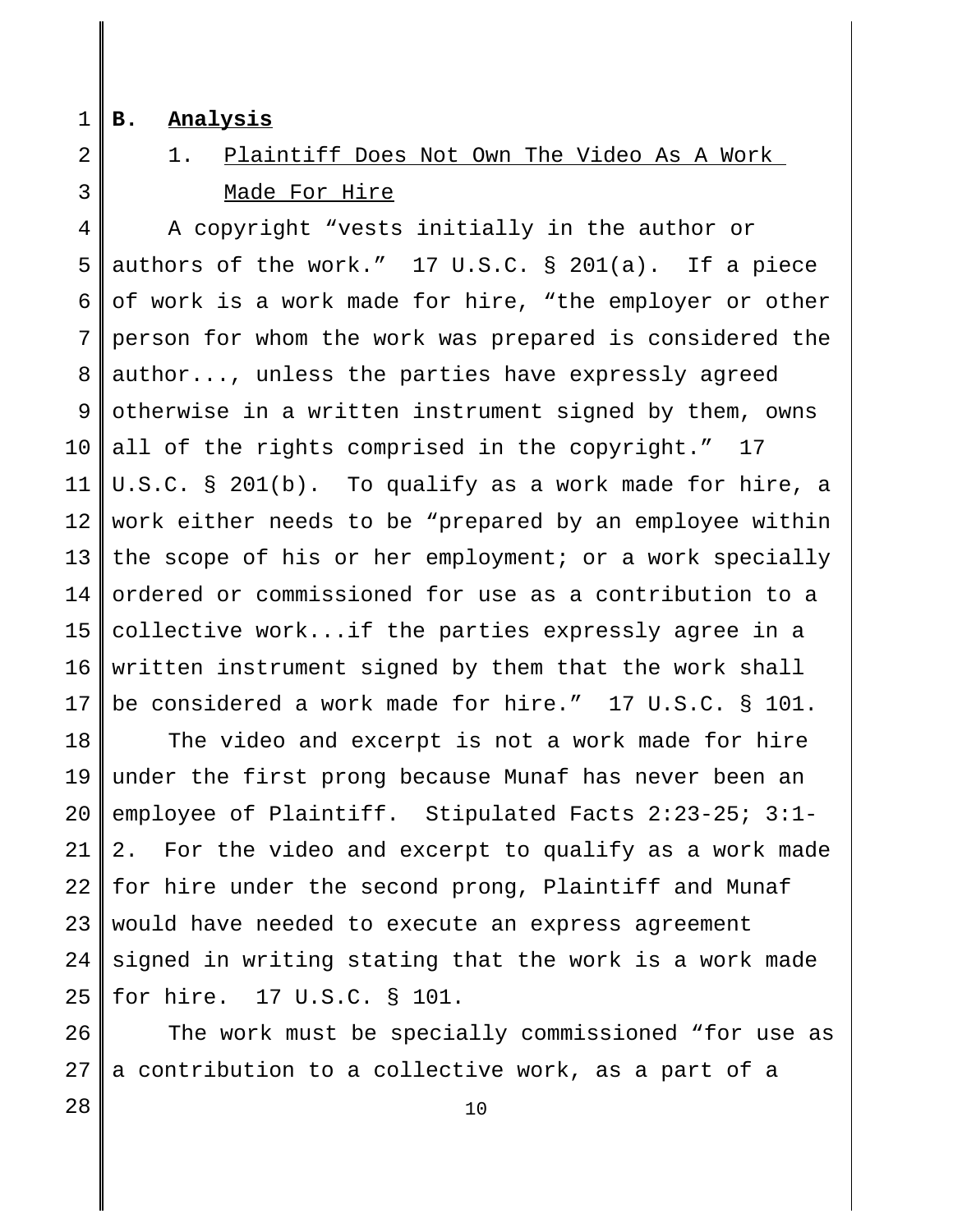1 2 3 4 5 6 7 8 motion picture or other audiovisual work, as a translation, as a supplementary work, as a compilation, as an instructional text, as a test, as answer material for a test, or as an atlas."  $Id.$  The video was specially commissioned as an audiovisual work by Plaintiff to be used as promotion of new songs by the group Thirty Seconds to Mars. Mot. Summ. J. Opp'n 7:16-18.

9 10 11 12 13 14 15 16 17 18 19 20 21 22 23 24 25 26 The determination of whether the video was a work made for hire turns on the written instrument requirement. Plaintiff argues that Plaintiff and Munaf orally agreed prior to the video shooting that Plaintiff would own the copyright to the video. Id. at 7:19-21. The non-disclosure agreement confirmed their prior oral agreement and satisfies the requirements of 17 U.S.C. § 101. Id. at 10:2-6. Defendants argue that the written instrument must be created prior to the creation of the work. Mot. Summ. J. 2:3-5. As the non-disclosure agreements were signed nearly three months after the video was shot, Defendants argue that the video was not a work made for hire. Id. at 2:11- 13. The Ninth Circuit has yet to address in a published opinion whether the written instrument needs to be signed before the work is created or if a written instrument memorializing a prior oral agreement is satisfactory for purposes of 17 U.S.C. § 101.

- 27
- 28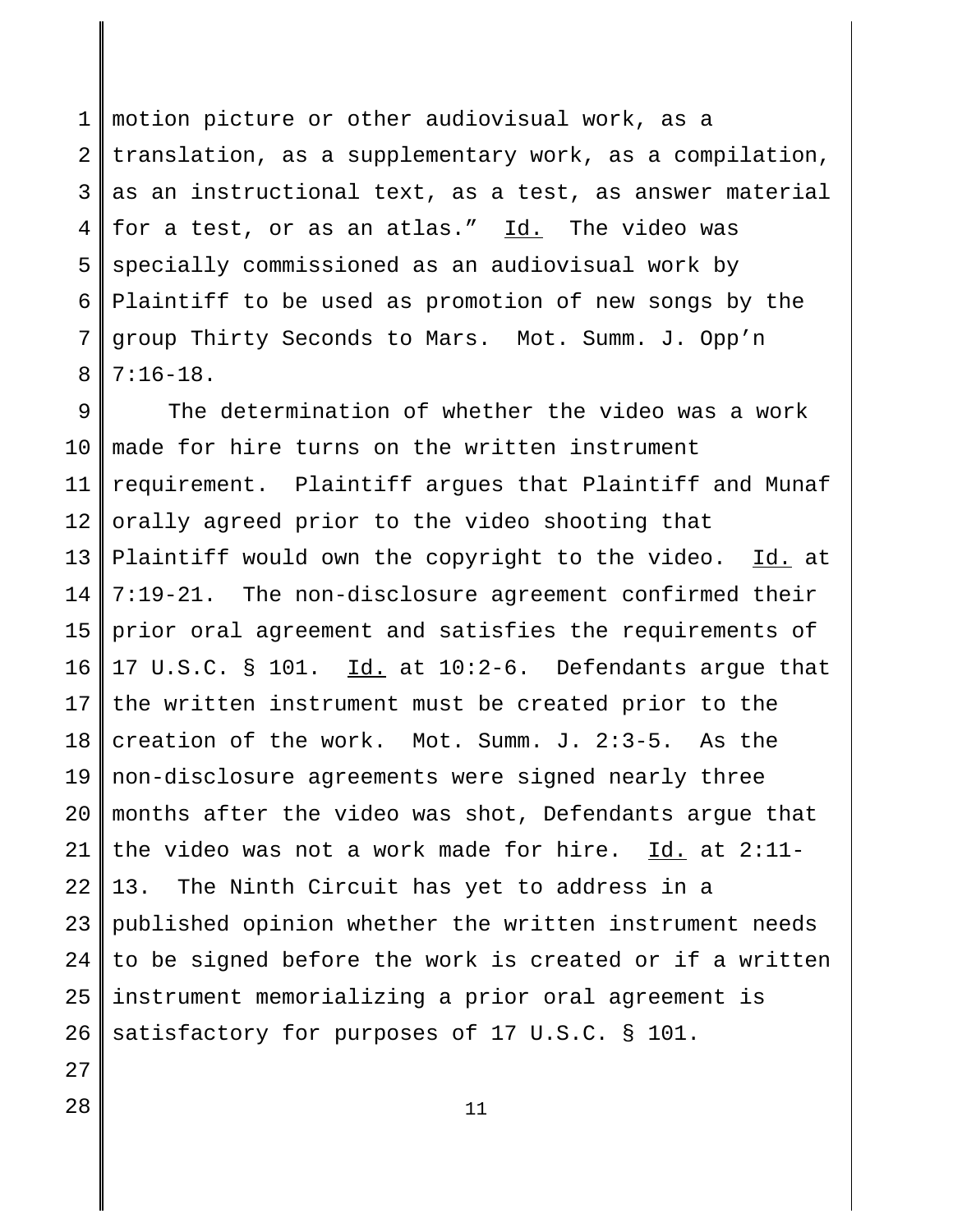1 2 3 4 5 6 7 8 9 10 11 12 13 14 15 The Seventh Circuit in Schiller & Schmidt, Inc. v. Nordisco Corp., 969 F.2d 410, 413 (7th Cir. 1992), held that the writing instrument for a work made for hire "must precede the creation of the property in order to serve its purpose of identify the (noncreator) owner unequivocally." The court in Schiller held that the statute's purpose is to "make the ownership of property rights...clear and definite." Id. at 412. "Works 'specially ordered or commissioned' can only be made after the execution of an express agreement between the parties." Gladwell Gov't Servs., Inc. v. Cty. of Marin, 265 F. App'x 624, 626 (9th Cir. 2008) (holding copyright ownership was not established through a work made for hire agreement because the writing was not executed before the work was created).

16 17 18 19 20 21 22 23 24 25 Additionally, the Central District of California has followed the Seventh Circuit in ruling that a writing must be executed before the actual work is created to qualify as a work made for hire. Andreas Acarlsson Productions, AB v. Barnes, 2012 WL 2366391, (C.D. Cal. June 18, 2012) (holding one of the works created by Defendant was not a work made for hire because the written instrument distinguishing it as a work made for hire was executed after the work was created).

26 27 While other out-of-circuit courts have held that a written instrument for a work made for hire may be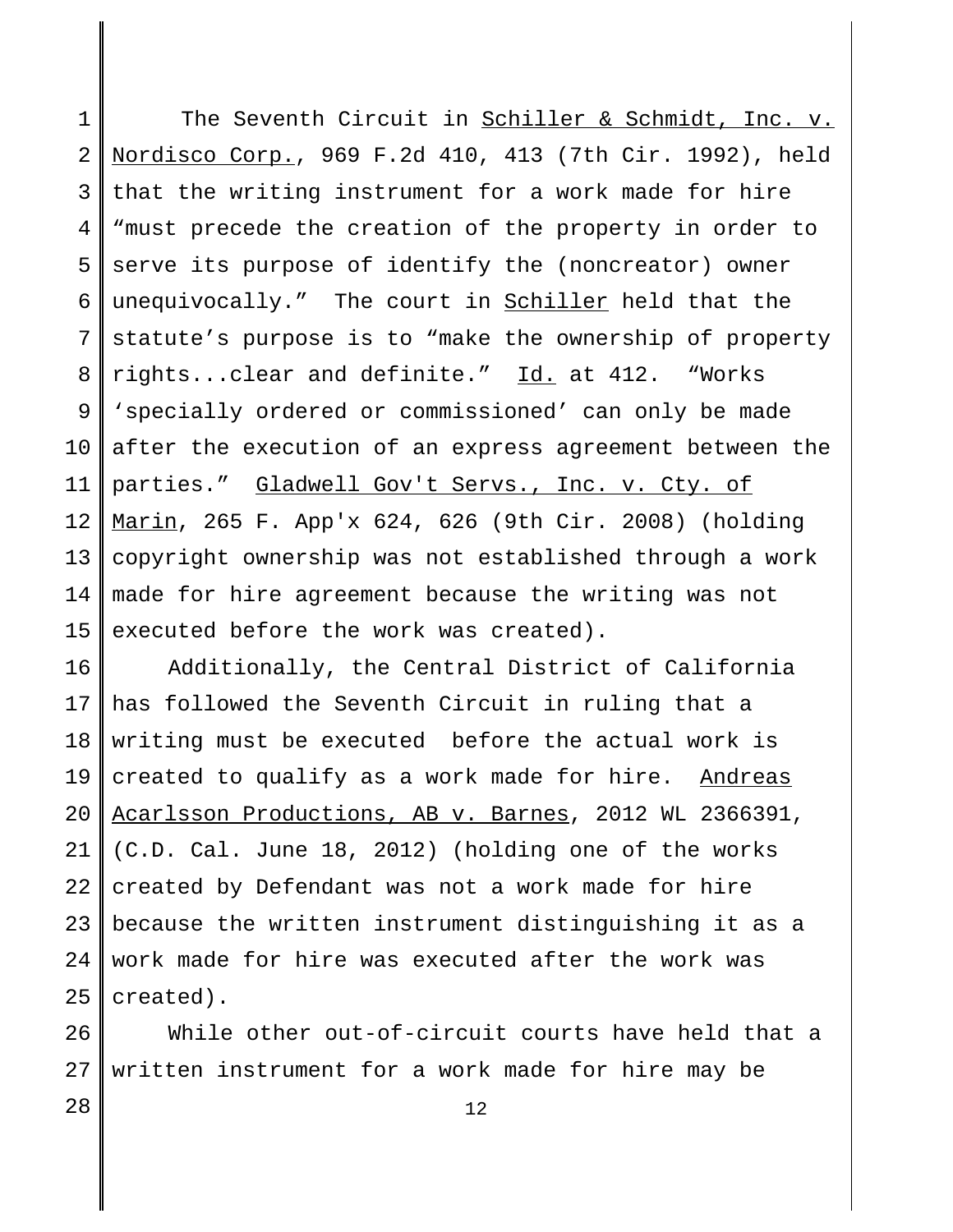1 2 3 4 5 6 7 8 9 10 11 12 13 14 executed after the work is created, it is clear based on the statute, the Seventh Circuit's decision in Schiller, and this district's ruling in Andreas Acarlsson, the intention is to have the written instrument executed before the work is made to clearly identify copyright ownership. Allowing the writing instrument to be executed after the work is created would defeat the purpose of the statute in requiring a written instrument altogether. There is no genuine dispute as to any material fact because the parties stipulated that Munaf was not an employee of Plaintiff, and Munaf did not sign any paperwork with Plaintiff prior to shooting the video on September 8, 2015 that the work would be a work made for hire.

15 16 17 18 19 20 21 22 There is a dispute as to whether there was an oral agreement between Munaf and Plaintiff before the video was shot that Plaintiff would be the owner of the copyright in the video. As the written instrument for a work made for hire needs to be executed before the work is created, the issue of whether there was an oral agreement is irrelevant for purposes of this Motion for Summary Judgment.

23 24

25

2. Plaintiff Does Not Own The Video As A Transfer From Munaf Because Munaf Transferred Copyright Ownership to Defendants on December 4, 2015

26 27 To validly transfer copyright ownership, there must be "an instrument of conveyance, or a note or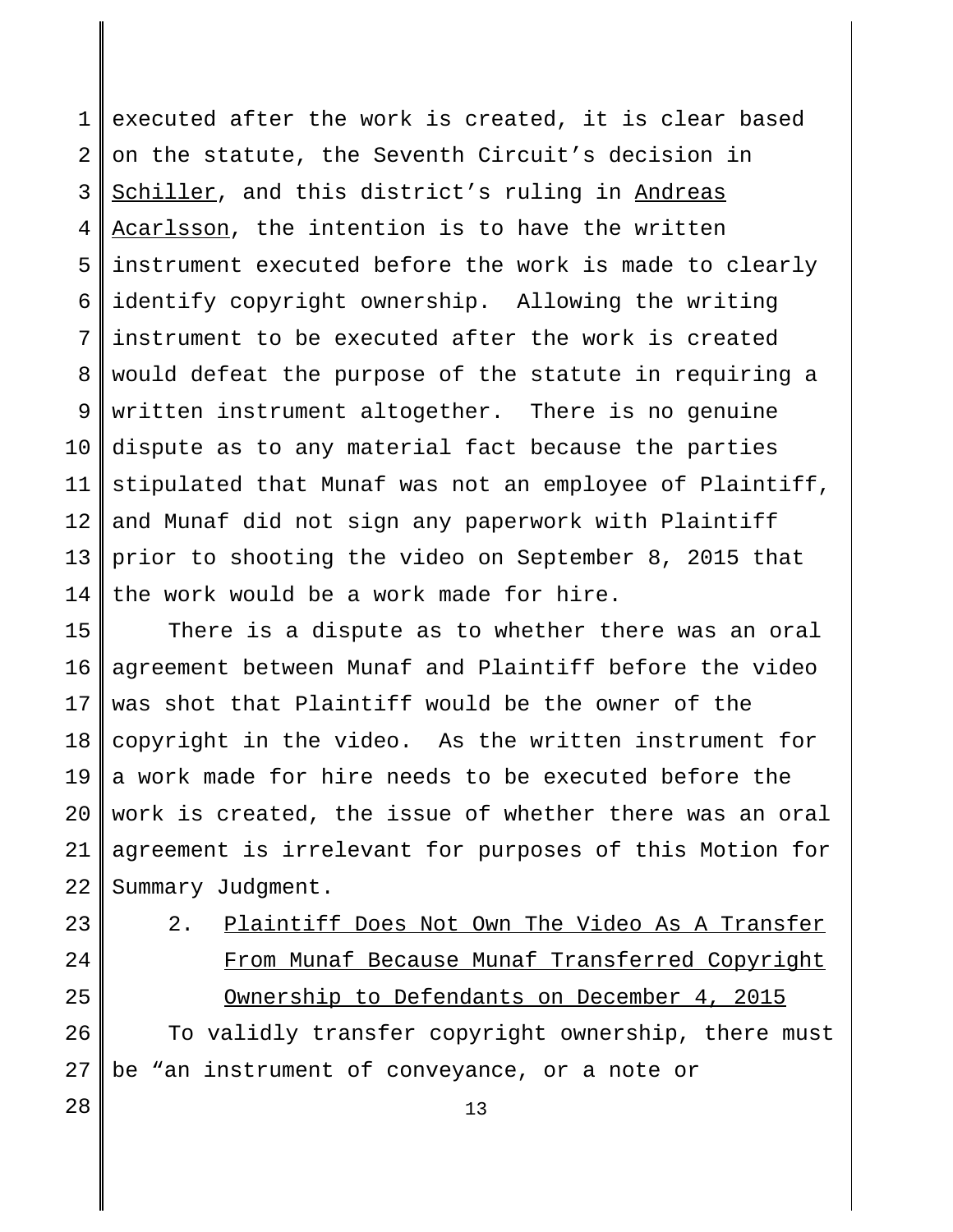1 2 3 4 5 6 7 8 9 10 11 12 13 14 15 memorandum of the transfer...in writing and signed by the owner of the rights conveyed or such owner's duly authorized agent." 17 U.S.C. § 204 (a). Defendants argue that Munaf transferred copyright ownership to them in their December 4, 2015 email exchange. Mot. Summ. J. 10:17-20. "Section 204's writing requirement is not unduly burdensome; it necessitates neither protracted negotiations nor substantial expense. The rule is really quite simple: If the copyright holder agrees to transfer ownership to another party, that party must get the copyright holder to sign a piece of paper saying so. It doesn't have to be the Magna Charta; a one-line pro forma statement will do." Effects Associates, Inc. v. Cohen, 908 F.2d 555, 557 (9th Cir. 1990).

16 17 18 19 20 21 22 23 24 25 26 27 Munaf transferred copyright ownership to Defendants in their December 4, 2015 email exchange. Hendry, wrote that the agreement was for the "outright purchase" of the video for \$2,000 and attached the contract and W-9 form. Olasa Decl., Ex. 1 at 4-9. Munaf emailed back stating he agreed to the terms of the agreement and sent the excerpt to a different representative of Defendants. "Under § 204(a), a transfer of copyright ownership has not occurred unless and until the copyright owner unambiguously embodies its intention to a signed writing." Weinstein Co. v. Smokewood Entm't Grp., LLC, 664 F. Supp. 2d 332, 343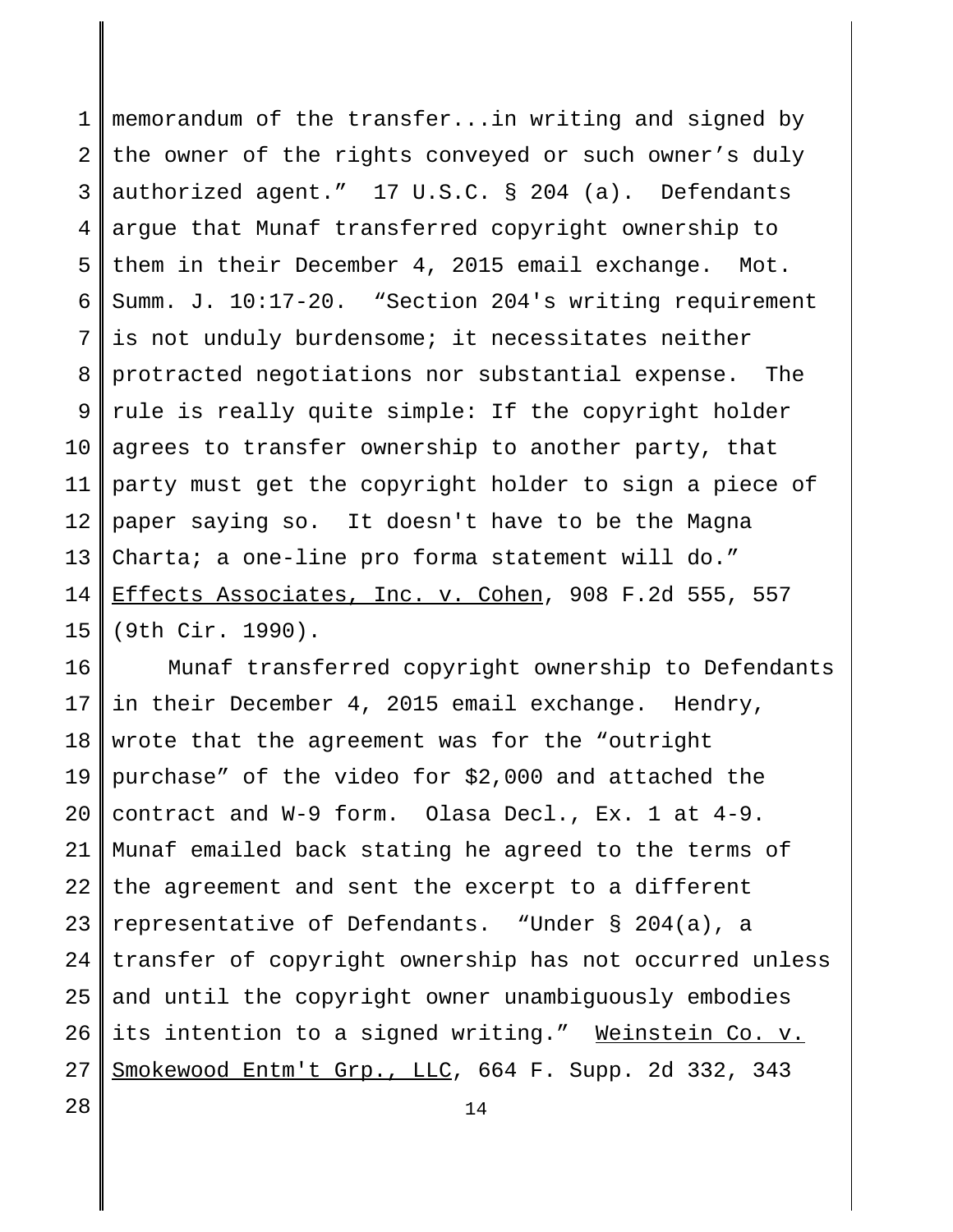1 2 3 4 5 6 7 (S.D.N.Y. 2009). "No magic words must be included in a document to satisfy 204(a). Rather, the parties' intent as evidenced by the writing must demonstrate a transfer of the copyright." Radio Television Espanola S.A. v. New World Entm't, Ltd., 183 F.3d 922 (9th Cir. 1999) (quoting Valente-Kritzer Video v. Pinckney, 881 F.2d 772, 775 (9th Cir. 1989)).

8 9 10 11 12 13 14 15 16 17 18 19 20 21 22 23 24 25 26 27 While the emails do not specifically say that Munaf is transferring copyright ownership to Defendants, it is clear from the finality of the emails, Munaf's intention was to transfer ownership to Defendants. "In Schiller & Schmidt*,* 969 F.2d at 413, the court held that an agreement, which did not include the word "copyright," but whose "wording leaves little doubt that [the alleged transferor] sold all the assets of Spotline Studios, tangible and intangible alike" was sufficient to constitute a transfer under Section 204(a)." Bieg v. Hovnanian Enterprises, Inc., 157 F. Supp. 2d 475, 479–80 (E.D. Pa. 2001). Munaf stated that he "will send these forms back soon" evidencing he was aware of the attached contract and W-9 form and its content that Munaf was agreeing no other party had interest in the excerpt and he was selling the copyright to Defendants. The actual writing in a transfer of copyright does not have to explicitly state that copyright ownership is being transferred, and emails may be used to determine if there was a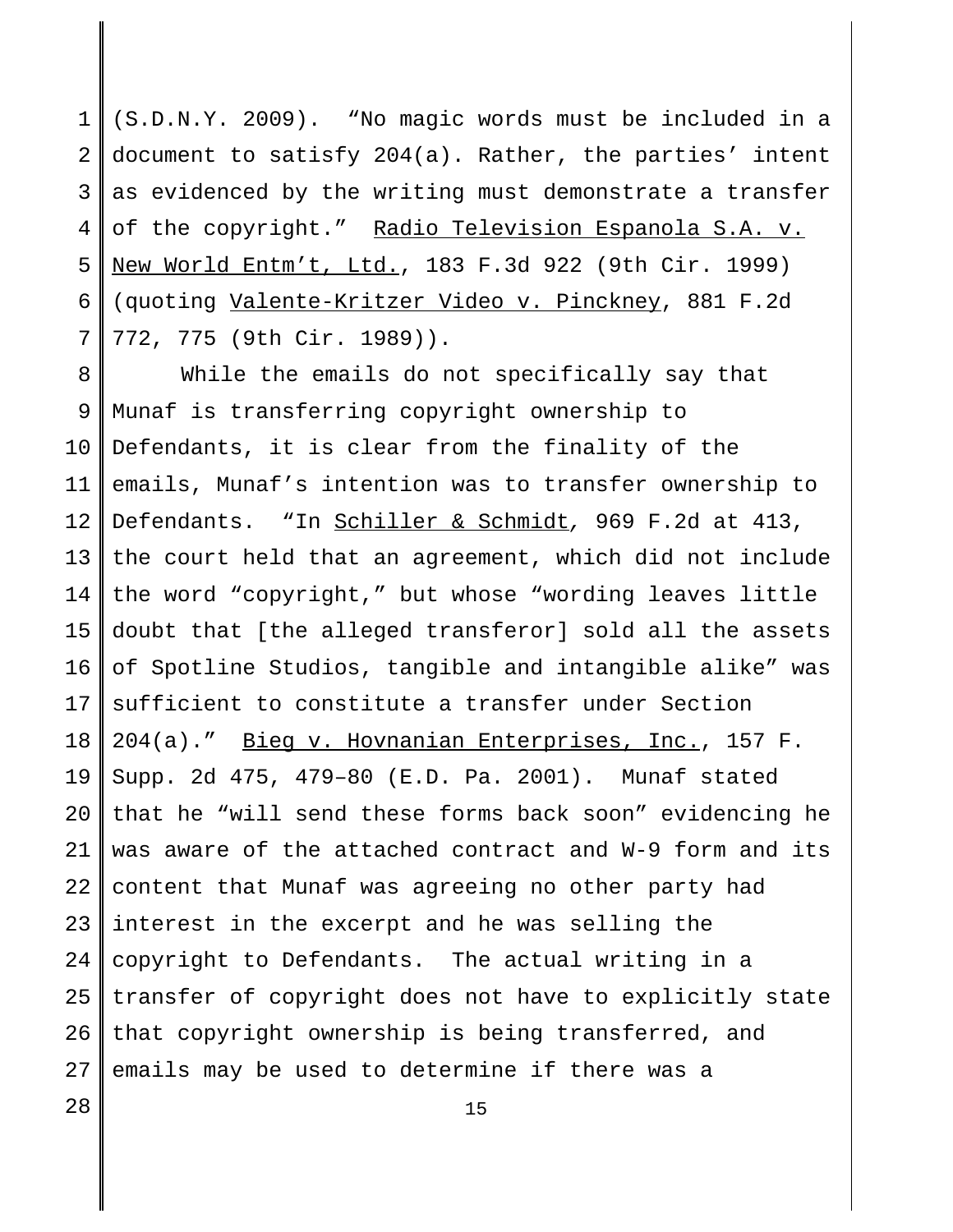1 2 transfer. See Schiller*,* 969 at 410; Kenbrooke Fabrics v. Soho Fashions, 690 F.Supp. 298, 301 (S.D.N.Y. 1988).

3 4 5 6 7 8 9 10 11 As Munaf transferred copyright ownership to Defendants on December 4, 2015, there was no transfer to Plaintiff on December 6, 2015 when Munaf signed the non-disclosure agreements. Munaf no longer had ownership in the excerpt. Plaintiff's argument that Munaf only transferred the actual video and not the copyright is not persuasive because Plaintiff did not put forth sufficient evidence showing that was the understanding between Munaf and Defendants.

12 13 14 15 16 17 18 19 20 21  $2.2<sub>2</sub>$ Plaintiff argues that the emails between Munaf and Defendants were not a transfer because Munaf did not sign it. Mot. Summ. J. Opp'n 17:9. 15 U.S.C. § 7006 states that an electronic signature "means an electronic sound, symbol, or process, attached to or logically associated with a contract or other record and executed or adopted by a person with the intent to sign the record." A signature or contract in interstate commerce "may not be denied legal effect, validity, or enforceability solely" because it is in an electronic form or has an electronic signature. Id.

23 24 25 26 27 Plaintiff's argument here is not persuasive. The intent of the statute is to allow electronic forms as valid agreements and signatures. "To invalidate copyright transfer agreements solely because they were made electronically would thwart the clear

16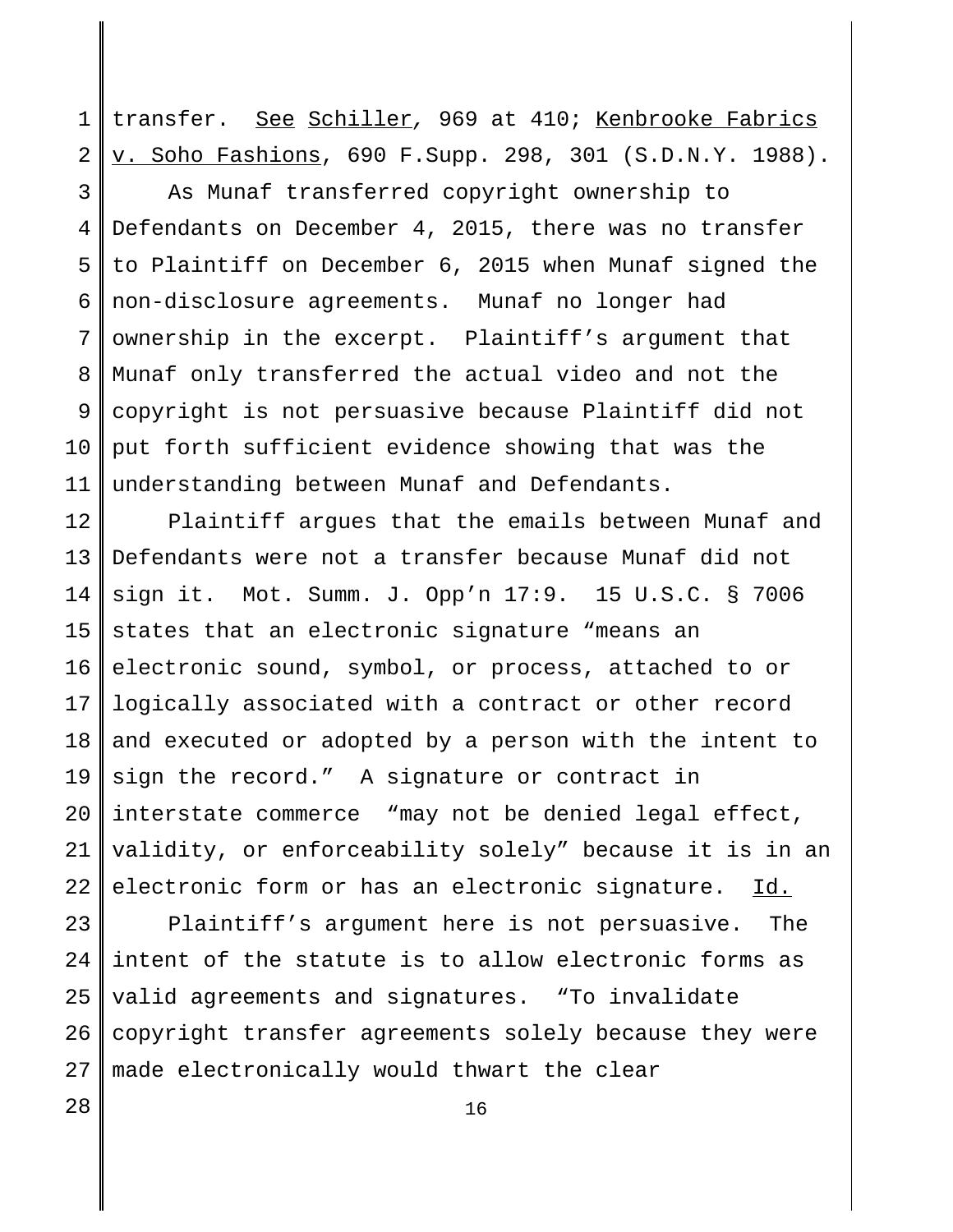1 2 3 4 5 6 7 8 9 10 11 12 13 14 15 16 17 18 19 20 21 22 congressional intent." Metropolitan Regional Information Systems, Inc. v. American Home Realty Network, Inc., 722 F.3d 591, 602 (4th Cir. 2013). "An electronic agreement may effect a valid transfer of copyright interests under Section 204 of the Copyright Act." Id. at 602. While in Metropolitan there was a click of a "yes" button, here the emails are sufficient to act as Munaf's signature. Munaf, using the pseudonym "Jake Miller," wrote via email to Hendry he agreed to the terms of the agreement and the email was signed "Jake Miller Freelace Artist". Olasa Decl., Ex. 2 at 11. While Munaf did not click a "yes" button, Munaf did have to click the "send" button and the email had "Jake Miller" written at the bottom, purporting to be Munaf's signature. The court in Vergara Hermosilla v. Coca-Cola Co., No. 10-21418, 2011 WL 744098 (S.D. Fla. Feb. 23, 2011) held that emails can be signed writings and are sufficient to effect a transfer and satisfy 17 U.S.C. § 204's writing requirement. There are no genuine disputes as to material facts because Munaf transferred the excerpt to Defendants, not Plaintiffs.

23

24

3. It Is Moot Whether Defendants Were Granted An Irrevocable Implied License To Use The Excerpt

25 26 27 The granting of a nonexclusive copyright license does not have to be in writing. Foad Consulting Group, Inc., v. Azzalino, 270 F.3d 821 (9th Cir. 2001). "A

17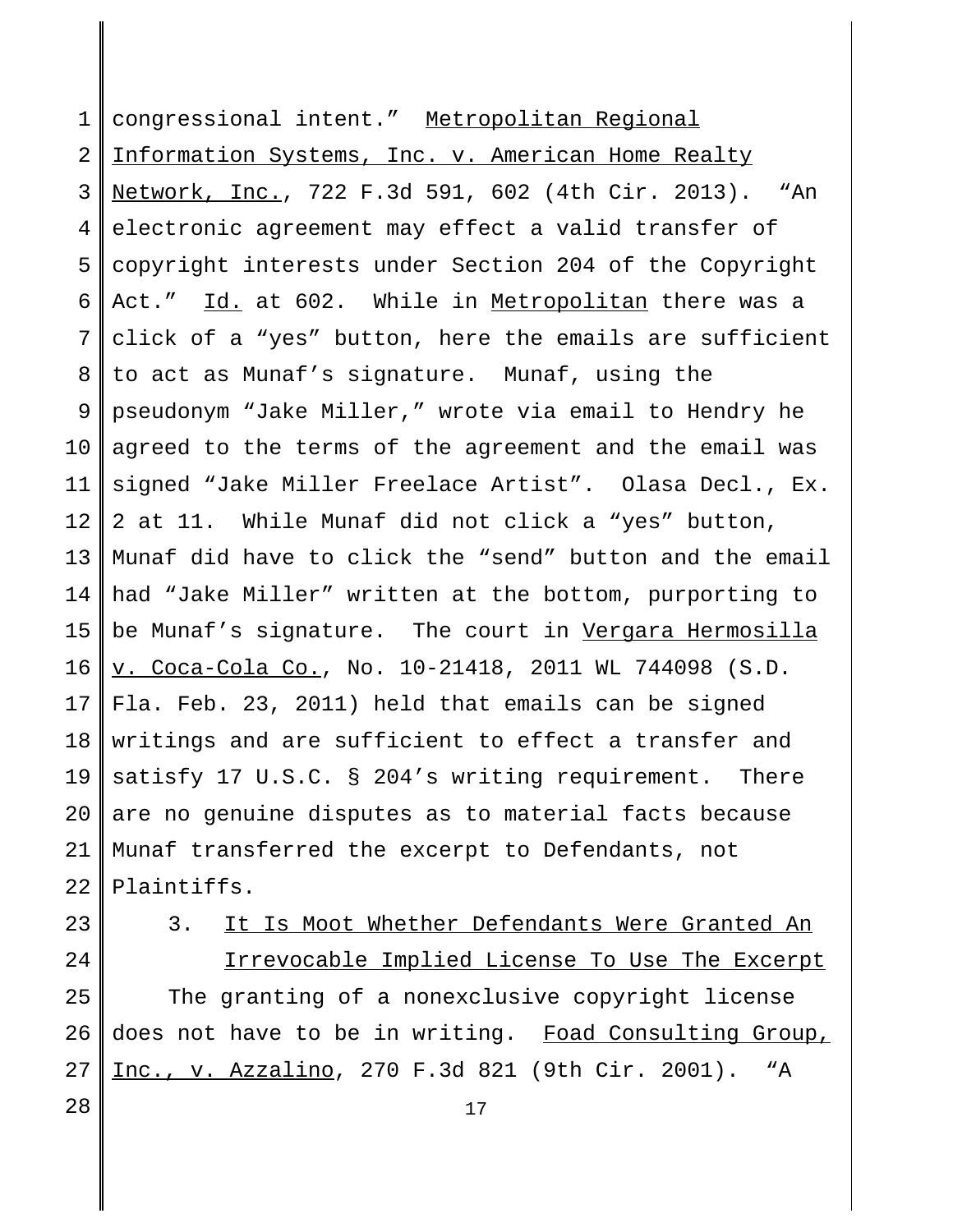1 2 3 4 5 6 7 8 nonexclusive license copyright license may be granted orally or by implication." Id. at 826; Effects Associates, 908 F.2d at 558. State law must be used to determine if a nonexclusive copyright license has been granted. Id. at 827. Since the video was not a work made for hire and there was a valid transfer from Munaf to Defendants, the determination of whether an nonexclusive implied license was granted is moot.

9 10

15

16

17

4. Plaintiff's Motion for Partial Summary Judgment Is Moot

11 12 13 14 As Defendants' Motion for Summary Judgment is **GRANTED** and Plaintiff does not have any copyright ownership rights to the video and excerpt, Plaintiff's Motion for Partial Summary Judgment is **DENIED** as moot.

5. Defendants' Motion Pursuant to Rule 56(d) to Defer Consideration of Plaintiff's Motion for Partial Summary Judgment Is Moot

18 19 20 21 22 23 As Defendants' Motion for Summary Judgment is **GRANTED** and Plaintiff does not have any copyright ownership rights to the video and excerpt, Defendants' Motion Pursuant to Rule 56(d) To Defer Consideration of Plaintiff's Motion for Partial Summary Judgment is **DENIED** as moot.

- 24
- 6. Defendants' Motion for Default Judgment

25 26 27 Against Third-Party Defendant Munaf Is Moot As Defendants' Motion for Summary Judgment is **GRANTED** and Plaintiff does not have any copyright